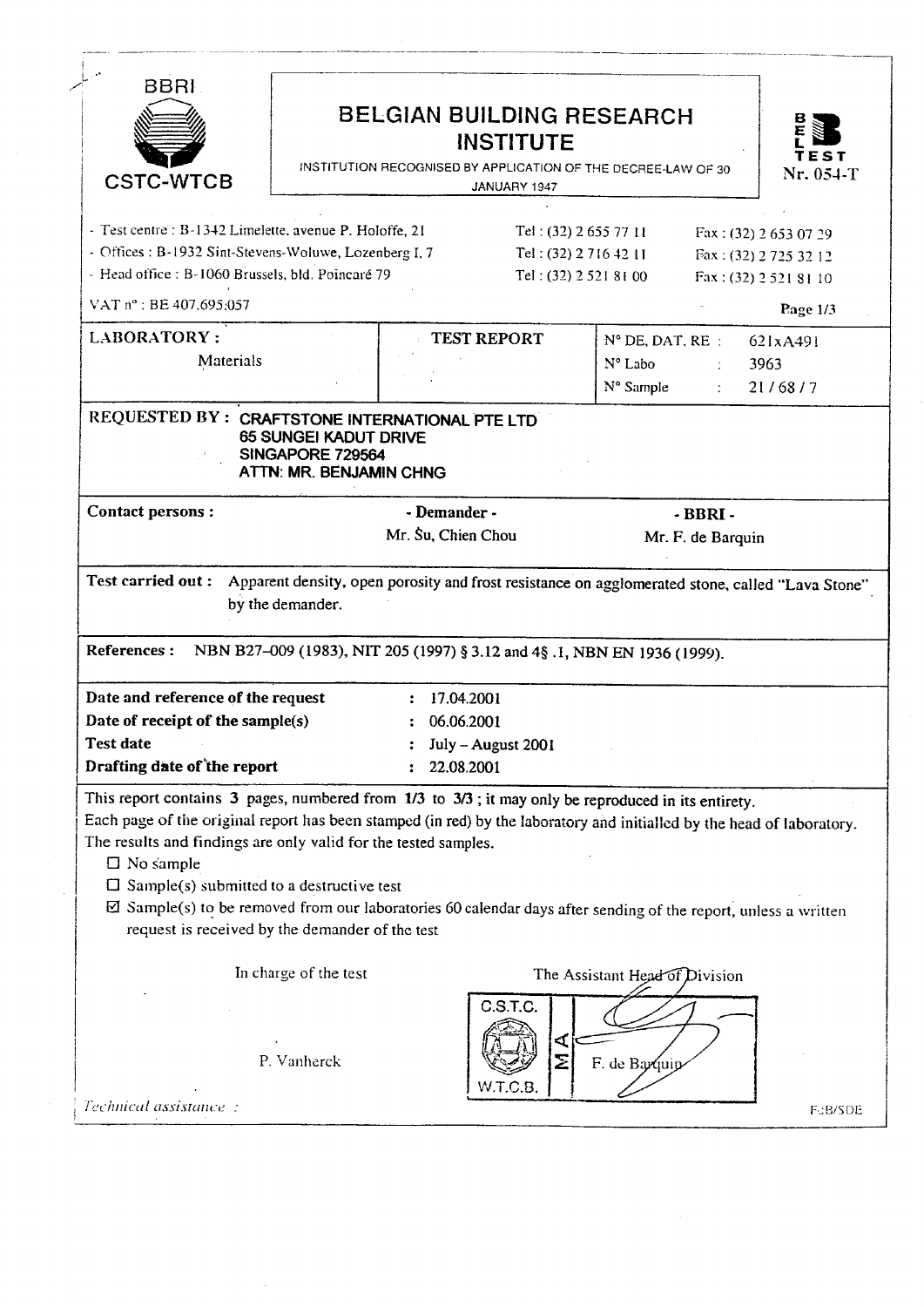

BELGIAN BUILDING RESEARCH INSTITUTE

DE 621XA491 3963  $7/3$ 

## $\mathbf{I}$ **TEST SPECIMENS**

The following samples of an agglomerated stone called "Lava Stone" by the demander were delivered in the test center of the BBRI in Limelette on 6 June 2001:

- samples 1 to 6: cubic samples of 70 mm x 70 mm x 70 mm  $\overline{a}$
- samples 7 to 16: prismatic samples of 190 mm  $x$  90 mm  $x$  35 mm
- samples 17 to 22: cubic samples of 70 mm x 70 mm x 70 mm
- samples 23 to 28: slabs of 200 mm x 200 mm x 35 mm  $\Delta$

## **TEST RESULTS**  $2.$

## $2.1$ Open porosity and apparent density (NBN EN 1936 - 1999)

The 6 cubic samples numbered from 17 to 22 were dried at 75  $^{\circ}$ C until constant mass has been reached. They were weighed (md) and water impregnated under vacuum with a barometric depression of 740 mmHg. After 24 h, they were weighed in water (mh) and in the air (ms).

The open porosity Po is given by:

$$
Po = \frac{ms - md}{ms - mh} .100 \text{ (vol%)}
$$

The apparent density is expressed by:

$$
\rho_b = \frac{md}{ms - mh} \cdot \rho_m
$$

where  $\rho_{rh}$  is the density of water at 20°C (998 kg/m<sup>3</sup>)

| <b>Specimen</b><br>nb | md<br>(g) | ms<br>(g) | mh<br>(g) | Po<br>$\left(\text{vol}\ \%$ | $\rho_{\scriptscriptstyle b}$<br>(kg/m <sup>3</sup> ) |
|-----------------------|-----------|-----------|-----------|------------------------------|-------------------------------------------------------|
| 17                    | 540.47    | 655.87    | 315.62    | 34                           | 1585,3                                                |
| 18                    | 540.46    | 657.23    | 315.15    | 34.1                         | 1576.8                                                |
| 19                    | 539.8     | 657.31    | 314.78    | 34.3                         | 1572,8                                                |
| 20                    | 533.82    | 649.87    | 312.24    | 34.4                         | 1578                                                  |
| 21                    | 528.98    | 647.85    | 309.59    | 35.1                         | 1561                                                  |
| 22                    | 535.18    | 650.38    | 314.35    | 34.3                         | 1589,5                                                |
| average               |           |           |           | 34.4                         | 1577.1                                                |

## $2.2$ Frost resistance (NBN B27-009 - 1983) (BELTEST)

The 5 slabs numbered from 23 to 27 were dried at 75°C until constant mass is reached.

After cooling, the slabs were weighed and water impregnated under vacuum with a barometric depression of 650 mm Hg.

So impregnated, the slabs were submitted to the direct frost test according to the standard NBN B27-009, i.e. 25 cycles of free-thaw, comprising 10 cycles with a freezing phase at  $-15^{\circ}$ C and 15 cycles with a freezing phase at  $-5$ °C.